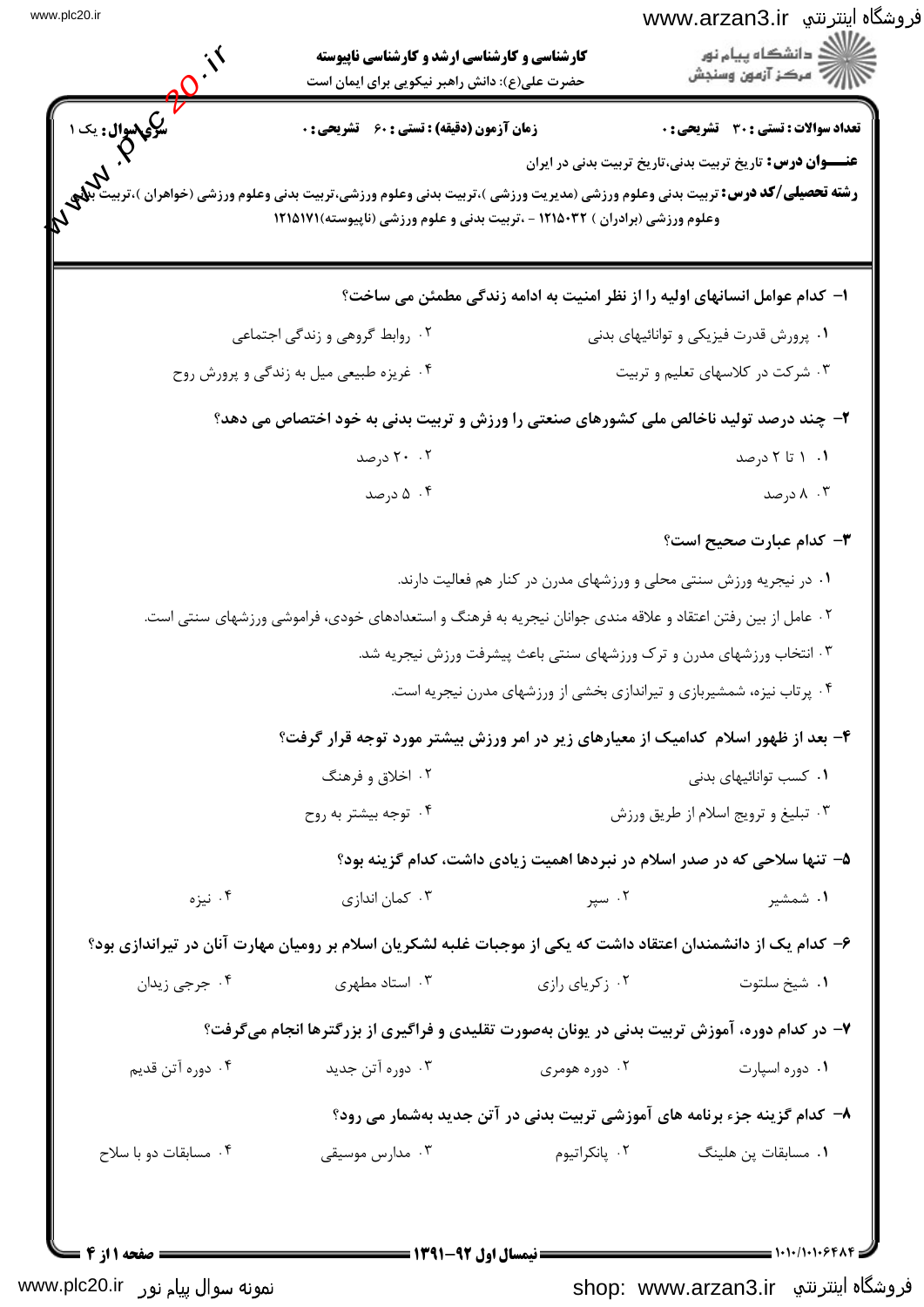IT CONTINUES OF THE POST OF فروشگاه اینترنتپ www.arzan3.ir <u> ع</u>مالان<br>کالان دانشگاه پیام نور کارشناسی و کارشناسی ارشد و کارشناسی ناپیوسته ازارات مرکز آزمون وسنجش حضرت علی(ع): دانش راهبر نیکویی برای ایمان است **تعداد سوالات : تستي : 30 ٪ تشريحي : 0 زمان آزمون (دقیقه) : تستی : 60 گشریحی: 0 عنـــوان درس:** تاریخ تربیت بدنی،تاریخ تربیت بدنی در ایران **رشته تحصیلی/کد درس:** تربیت بدنی وعلوم ورزشی (مدیریت ورزشی )،تربیت بدنی وعلوم ورزشی،تربیت بدنی وعلوم ورزشی (خواهران )، وعلوم ورزشی (برادران ) ۱۲۱۵۰۳۲ - ،تربیت بدنی و علوم ورزشی (ناپیوسته)۱۲۱۵۱۷۱ ۹- هدف اصلی جوانان رومی از شرکت در تمرینات و فعالیتهای ورزشی چه بود؟ ٢. تأمين سلامت جسم ٠١. تناسب و زيبايي اندام ۰۳ اطاعت از امر والدين ۰۴ رقابت در بازیها و مسابقات ورزشی ۱۰- ورزش « پرانایام pranayam » مربوط به کدام کشور بود؟ ۰۳ مصر ۰۴ روم ۰۲ چېن ۰۱ هند 11- برنامههای تربیت بدنی در ایران باستان بیشتر به چه منظوری انجام می گرفت؟ ۰۲ توسعه رونق ورزش ٠١ ترويج نظام تعليم وتربيت ۰۴ تأمین تندرستی و نیرومندی ۰۳ آماده سازی جوانان برای جنگهای احتمالی **۱۲**- در مورد تاریخ تربیت بدنی در قرون وسطی کدام گزینه صحیح است؟ ۰۱ تعلیم و تربیت به جز برای تعلیمات دلاوری و سلحشوری تا قرن دوازدهم تحت کنترل کلیسا بود ۰۲ تعلیم و تربیت در دوره شوالیهگری توسط کلیسا انجام می شد ۰۳ تربیت بدنی در قرون وسطی مورد عنایت و توجه خاص مسیحیان قرار گرفت ۰۴ ورزشهایی مانند کشتی، بولینگ، هندبال و بازیهای با راکت از بازیهای مخصوص دوره شوالیهگری بود ۱۳- اولین بار توسط چه کسی مطالب جدیدی از طریق اسپانیا از مسلمانان به دنیای غرب راه یافت؟ ۰۳ نندیکت  $5.11.7$ ۰۴ تجار و بازرگانان ۰۱ کوین تیلیان ۱۴- چه کسی ورزش را به عنوان بخش مهمی از برنامه آموزش مدارس آلمان قرار داد؟ ۰۴ آدلف اسپیس ۰۳ اگوست هران ۰۲ کونا, د کوخ ۰۱ لودویک جان ۱۵–دیدگاه کدامیک از افراد زیر در مورد تربیت بدنی و ورزش آلمان موجب توسعه و گسترش بینشی جدید و روشن در بین مردم شد؟ ۰۴ ریچارد شرمن ۰۳ کونا, د کوخ ۰۲ لودویک جان ٠١. آدلف اسييس ۱۶- در چه سالی برای اولین بار در اتریش تربیت معلم برای ورزش آغاز شد؟ ۴. ۱۹۱۶ میلادی ۲. ۱۹۲۴ میلادی ۰۴ ۱۹۱۳ میلادی ۱. ۱۹۱۲ میلادی صفحه 12; 4 = **: نیمسال اول 92-1391 =** 

نمونه سوال پیام نور www.plc20.ir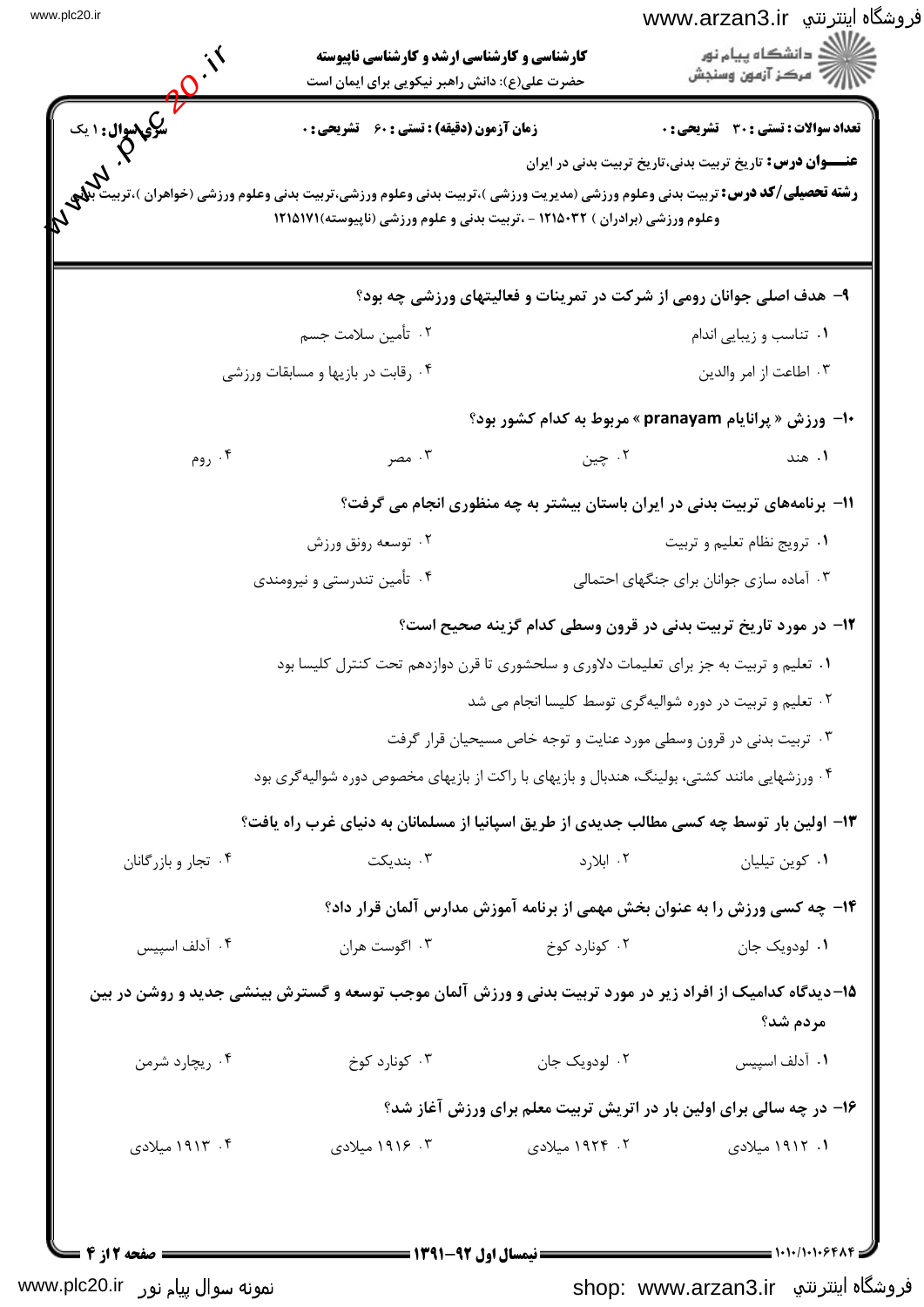| فروشگاه اینترنتي  www.arzan3.ir<br>دانشگاه پيام نور $\le$<br>رِ ۖ مرڪز آزمون وسنڊش |                                                                                | <b>کارشناسی و کارشناسی ارشد و کارشناسی ناپیوسته</b><br>حضرت علی(ع): دانش راهبر نیکویی برای ایمان است                                                                                                         |                             |
|------------------------------------------------------------------------------------|--------------------------------------------------------------------------------|--------------------------------------------------------------------------------------------------------------------------------------------------------------------------------------------------------------|-----------------------------|
| <b>تعداد سوالات : تستی : 30 ٪ تشریحی : 0</b>                                       |                                                                                | <b>زمان آزمون (دقیقه) : تستی : 60 ٪ تشریحی : 0</b>                                                                                                                                                           | <b>یکیپسوال :</b> ۱ یک<br>م |
| <b>عنـــوان درس:</b> تاریخ تربیت بدنی،تاریخ تربیت بدنی در ایران                    |                                                                                | <b>رشته تحصیلی/کد درس:</b> تربیت بدنی وعلوم ورزشی (مدیریت ورزشی )،تربیت بدنی وعلوم ورزشی،تربیت بدنی وعلوم ورزشی (خواهران )،تر<br>وعلوم ورزشی (برادران ) ۱۲۱۵۰۳۲ - ،تربیت بدنی و علوم ورزشی (ناپیوسته)۱۲۱۵۱۷۱ |                             |
| ۱۷– ((اوانکواردیستی)) چیست؟                                                        |                                                                                |                                                                                                                                                                                                              |                             |
|                                                                                    | ۰۱ سازمانی در اداره تربیت بدنی ایتالیا جهت هدایت فعالیتهای دختران              |                                                                                                                                                                                                              |                             |
| ۰۳ نام مسابقات محلی، ناحیه ای و ملی در ایتالیا                                     | ۰۲ سازمانی در اداره تربیت بدنی ایتالیا جهت هدایت فعالیتهای پسران               |                                                                                                                                                                                                              |                             |
| ۰۴ نام اداره تربیت بدنی در آموزش و پرورش ایتالیا                                   |                                                                                |                                                                                                                                                                                                              |                             |
|                                                                                    |                                                                                |                                                                                                                                                                                                              |                             |
|                                                                                    | ۱۸– در چه سالی سیستم سوئدی در ورزش رومانی بهطور کامل پیاده شد؟                 | ۰۳ ۱۹۰۰ میلادی                                                                                                                                                                                               |                             |
| ۱. ۱۸۷۹ میلادی                                                                     | ۰۲ ۱۹۳۰ میلادی                                                                 |                                                                                                                                                                                                              | ۰۴ ۱۸۶۴ میلادی              |
|                                                                                    | ۱۹- سیستم لیوایز در برنامههای تربیت بدنی آمریکا، تلفیقی از کدام برنامه ها بود؟ |                                                                                                                                                                                                              |                             |
| ۰۱ سیستم ورزشی سوئدی و سیستم هیچکاک                                                |                                                                                |                                                                                                                                                                                                              |                             |
| ۰۲ سیستم بیچر و سیستم ژیمناستیک آلمان                                              | ۰۳ بخشی از برنامههای سیستم بیچر و سیستم ورزشی سوئدی                            |                                                                                                                                                                                                              |                             |
| ۰۴ سیستم هیچکاک و سیستم سارجنت                                                     |                                                                                |                                                                                                                                                                                                              |                             |
|                                                                                    | <b>۴۰</b> - کدام گزینه از ورزشهای خاص آفریقای جنوبی است؟                       |                                                                                                                                                                                                              |                             |
| ۰۱ جک اسکی                                                                         | ۰۲ کریکت                                                                       | ۰۳ گلف                                                                                                                                                                                                       | ۰۴ راگبی                    |
|                                                                                    |                                                                                | <b>۲۱</b> – فوبائولو ورزشکار چینی در المپیکهای کهن در کدام رشته ورزشی به مرحله نهایی رسید؟                                                                                                                   |                             |
| ۰۱ شمشیربازی                                                                       | ۰۲ شنا                                                                         | ۰۳ پرش با نیزه                                                                                                                                                                                               | ۰۴ دو و میدانی              |
|                                                                                    | ۲۲- شورای ملی تربیت بدنی در اندونزی در چه سالی تأسیس شد؟                       |                                                                                                                                                                                                              |                             |
| ۱. ۱۹۶۱ میلادی                                                                     | ۰۲ ۱۹۵۷ میلادی                                                                 | ۰۳ - ۱۹۴۲ میلادی                                                                                                                                                                                             | ۰۴ ۱۹۵۰ میلادی              |
|                                                                                    | <b>۲۳</b> - از چه سالی ورزش و تربیت بدنی در مدارس ایران اجباری شد؟             |                                                                                                                                                                                                              |                             |
| ۰۱ ۱۲۲۷ شمسی                                                                       | ۲. ۱۳۱۳ شمسی                                                                   | ۰۳ - ۱۳۲۰ شمسی                                                                                                                                                                                               | ۰۴ ۱۳۰۶ شمسی                |
|                                                                                    |                                                                                | <b>۲۴</b> - پرچم المپیک برای اولین بار در چه سالی به نمایش گذاشته شد و اولین بار در کدام المپیک به اهتزاز درآمد؟                                                                                             |                             |
| ۰۱ ۱۹۰۰ میلادی ، المپیک لندن ۱۹۰۸                                                  |                                                                                | ۲. ۱۹۱۴ میلادی ، المپیک آنتروپ ۱۹۲۰                                                                                                                                                                          |                             |
| ۰۳ ـ ۱۹۰۸ میلادی ، المپیک استکهلم ۱۹۱۲                                             |                                                                                | ۰۴ ۱۹۱۴ میلادی ، المپیک پاریس ۱۹۲۴                                                                                                                                                                           |                             |

نمونه سوال پیام نور www.plc20.ir